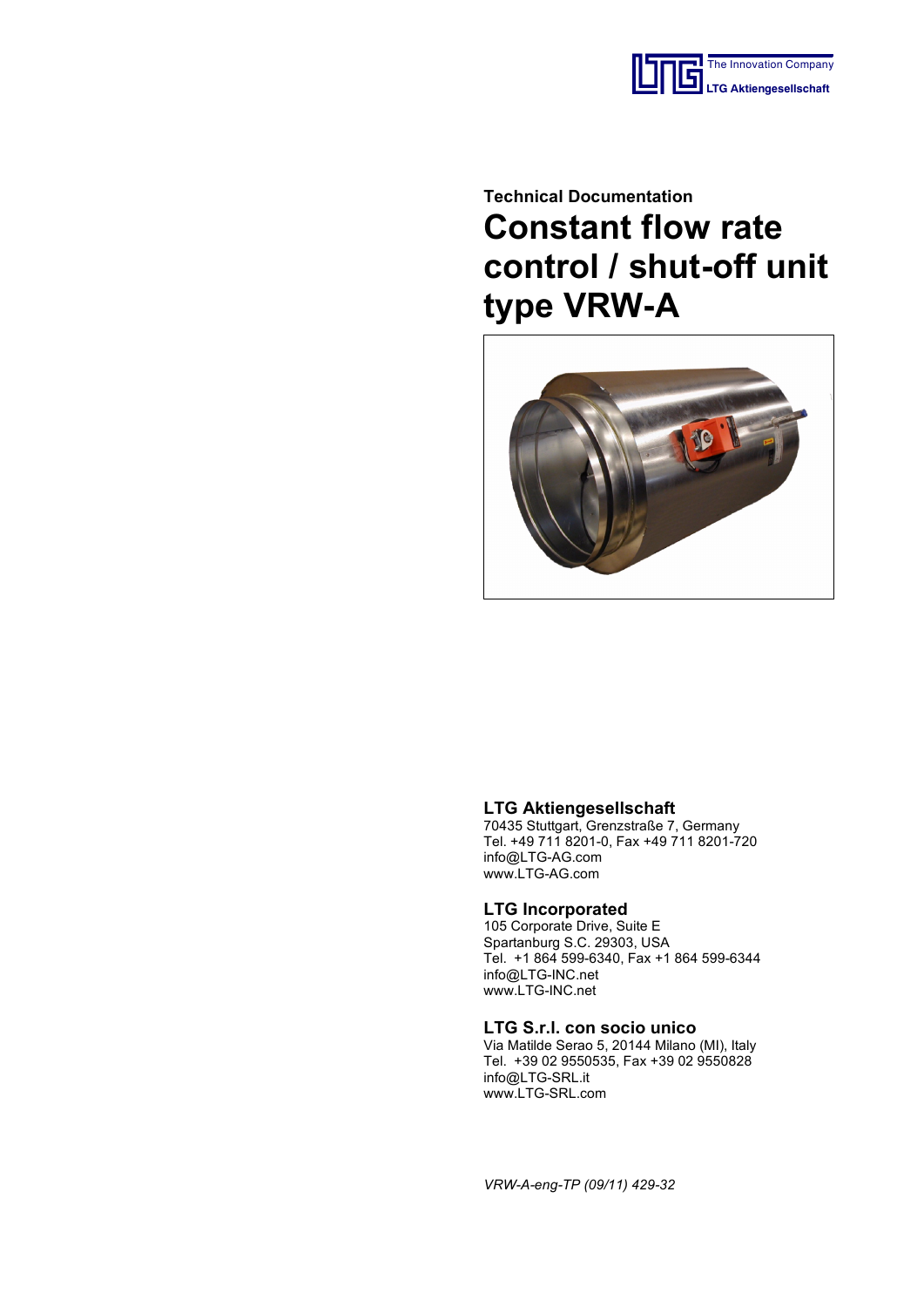

## **Notes**

Dimensions stated in this brochure are in mm.

Dimensions stated in this brochure are subject to General Tolerances according to DIN ISO 2768-vL.

Straightness and twist tolerances according to DIN EN 12020-2.

The actual specifications are at the end of this document. They are available as a word document at your local distributor or at www.LTG-AG.com.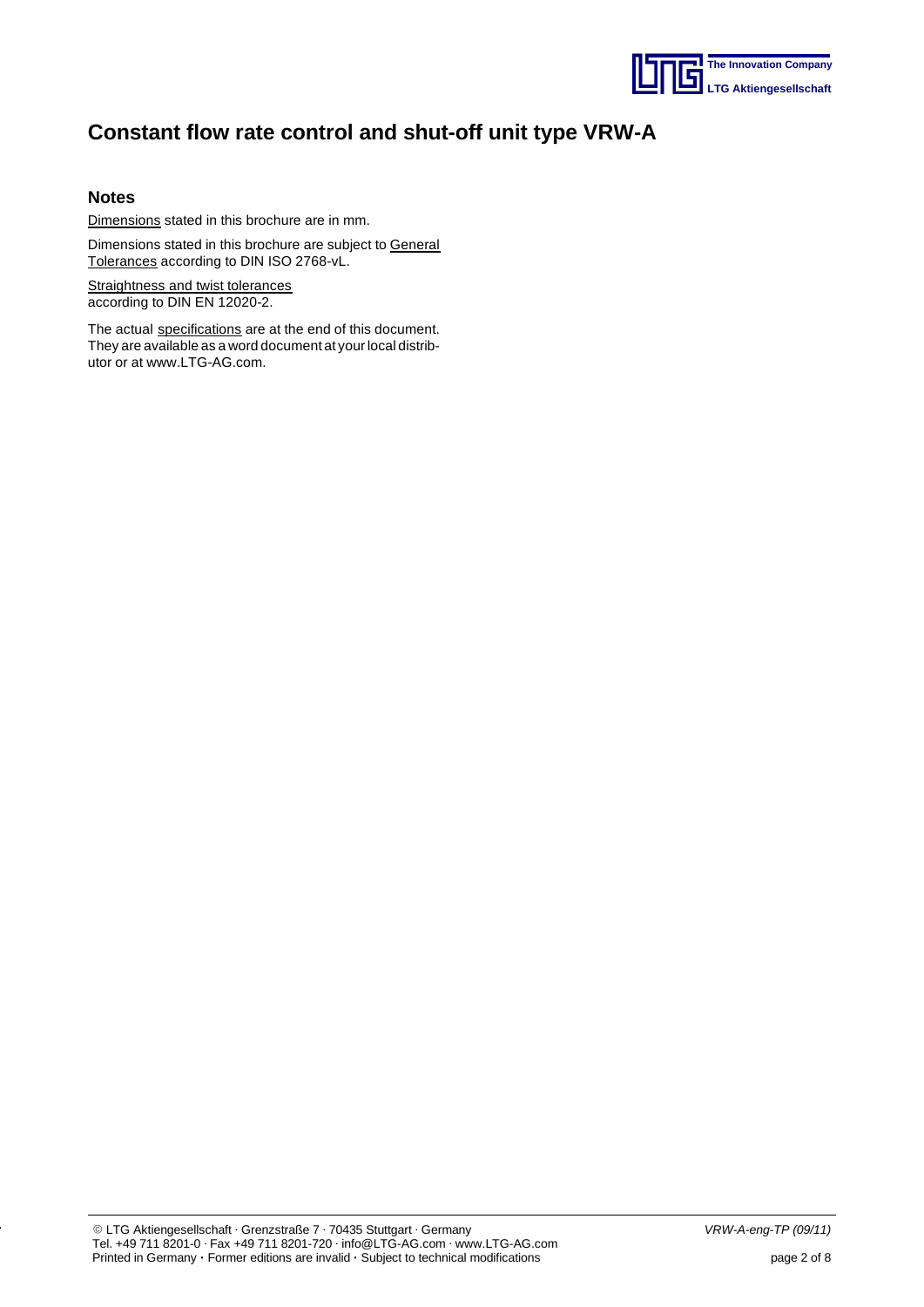

The constant flow rate control and shut-off unit type VRW-A is the combination of a mechanically self-operated constant flow rate controller and a shut-off damper.

## **Unit view**



*Figure: Interior view*

## **Function**

Flow control is obtained through an asymmetrically angled regulating blade on friction-free bearings, ensuring precision response and regulating action even with small flow rates.

The flow rate may be changed by modifying the preload of a tension spring via an adjusting device with a flow scale.

Since a mechanically self-operated flow rate controller has no shut-off function because of the spring between the adjusting device and the damper, the compact unit VRW-A has been combined with a separate shut-off damper.

## **Advantages**

- Lower installation cost by using two compact units. Two components in one, factory pre-assembled.
- The balanced damper blade allows for an installation in any duct orientation.
- A pneumatic metal piston damper prevents the regulating plate from oscillating.
- A very short straight entry flow duct is required.
- The controllers are insensitive to dust or temperature-related effects.
- No rivets or bolts are required for a horizontal installation (using the self seal system).
- Due to the self sealing system, the components may be removed very easily from the duct system without the need of any tools.
- The controller components are ageing and temperature resistant in a range of -15  $^{\circ}$ C  $...$  +100  $^{\circ}$ C.

## **Design, characteristics**

The duct casings are made from hot galvanized sheet steel. The flow rate controller and the shut-off damper assemblies are supplied as one piece with suitable sealing. For the shut off damper, there is an oval damper blade of galvanized sheet steel sealed with a felt gasket as standard (or polymer seal to DIN 1946/4 using EPDM). The damper is positioned on a round galvanized precision steel shaft meeting DIN 1652 requirements. An angle scale on the housing simultaneously serves as a position indicator. The shaft is maintenance-free and low-friction due to the use of copolymer bearing bushings (Hostaform C 9021).

Snap-in rubber seal system on the flow rate controller's outflow side: Components are easily installed by simply inserting the plug-in ends into the duct (a procedure during which a round, roll-off sealing ring is pressed axially and radially against the tube wall to finally snap in a specific groove). No screws or rivets are needed for further fixation. This sealing method meets tightness class 4 requirements. On the damper blade's inflow side a twin lip sealing gasket with similar features is used.

## **Installation**

Positioning the shut-off damper in direction of the airflow in front of the flow rate controller naturally provides a straight entry distance of 1-2 equivalent duct diameters, depending on the model size.

If the entry conditions are very unfavourable the following straight entry distances should be observed:

- 0.5 x D for DN 100-140;
- 1 x D for DN 160-250;
- 1.5 x D from DN 315.

There are no restrictions, however, regarding the outflow side.

## **Accessories, special versions**

- 50 mm insulated case
- Shut-off damper leakproof according to DIN 1946/4 (except DN 140)
- Flexible sound absorber SDE-AO of corrugated aluminium tube
- Rigid sound absorber SDE-SO, as above, with galvanized sheet steel jacket
- Shut-off damper actuators of any well known manufacturer

Other versions on request.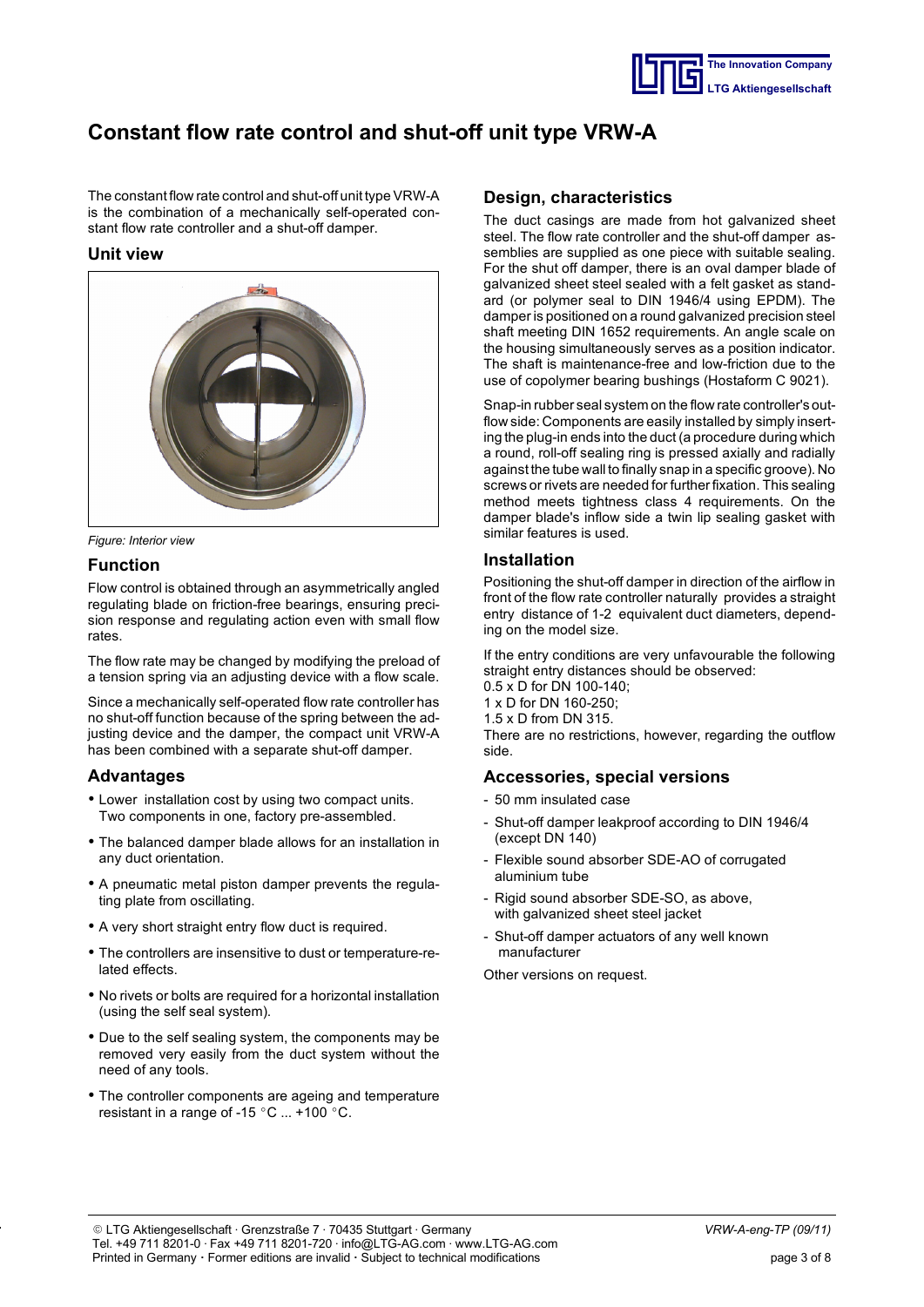

| <b>Size</b><br><b>NW</b> | <b>Surface</b><br>$\lbrack m^2 \rbrack$ | $V_{min}$<br>$\left[\frac{m^3}{h}\right]$ | $V_{max}$<br>$\left[\frac{m^3}{h}\right]$ | $\Delta p_{min}$<br>[Pa] | $\Delta p_{\text{max}}$<br>[Pa] |  |
|--------------------------|-----------------------------------------|-------------------------------------------|-------------------------------------------|--------------------------|---------------------------------|--|
| 100                      | 0.008                                   | 70                                        | 200                                       |                          |                                 |  |
| 125                      | 0.012                                   | 100                                       | 280                                       |                          |                                 |  |
| 140                      | 0.015                                   | 140                                       | 400                                       |                          |                                 |  |
| 160                      | 0.020                                   | 180                                       | 500                                       | 50                       | 1000                            |  |
| 200                      | 0.031                                   | 250                                       | 900                                       |                          |                                 |  |
| 250                      | 0.048                                   | 500                                       | 1500                                      |                          |                                 |  |
| 315                      | 0.077                                   | 800                                       | 3000                                      |                          |                                 |  |
| 400                      | 0.124                                   | 1000                                      | 4500                                      |                          |                                 |  |

## **Flow rate and pressure range**

## **Legend**

| <b>Size NW</b>   | Nominal diameter      |
|------------------|-----------------------|
| $V_{min}$        | Minimum flow rate     |
| $V_{\text{max}}$ | Maximum flow rate     |
| $\Delta p_{min}$ | Minimum pressure loss |
| $\Delta p_{max}$ | Maximum pressure loss |

## **Minimum pressure loss**



### **Example:**

| Flow rate controller: | Type VRW-A        |
|-----------------------|-------------------|
| Nominal diameter:     | NW 160            |
| Air speed:            | $4.5 \text{ m/s}$ |
| Flow rate:            | 325 $m^3/h$       |
|                       |                   |

#### **Mimimum static pressure** difference  $\Delta p$ **according to chart: 50 Pa**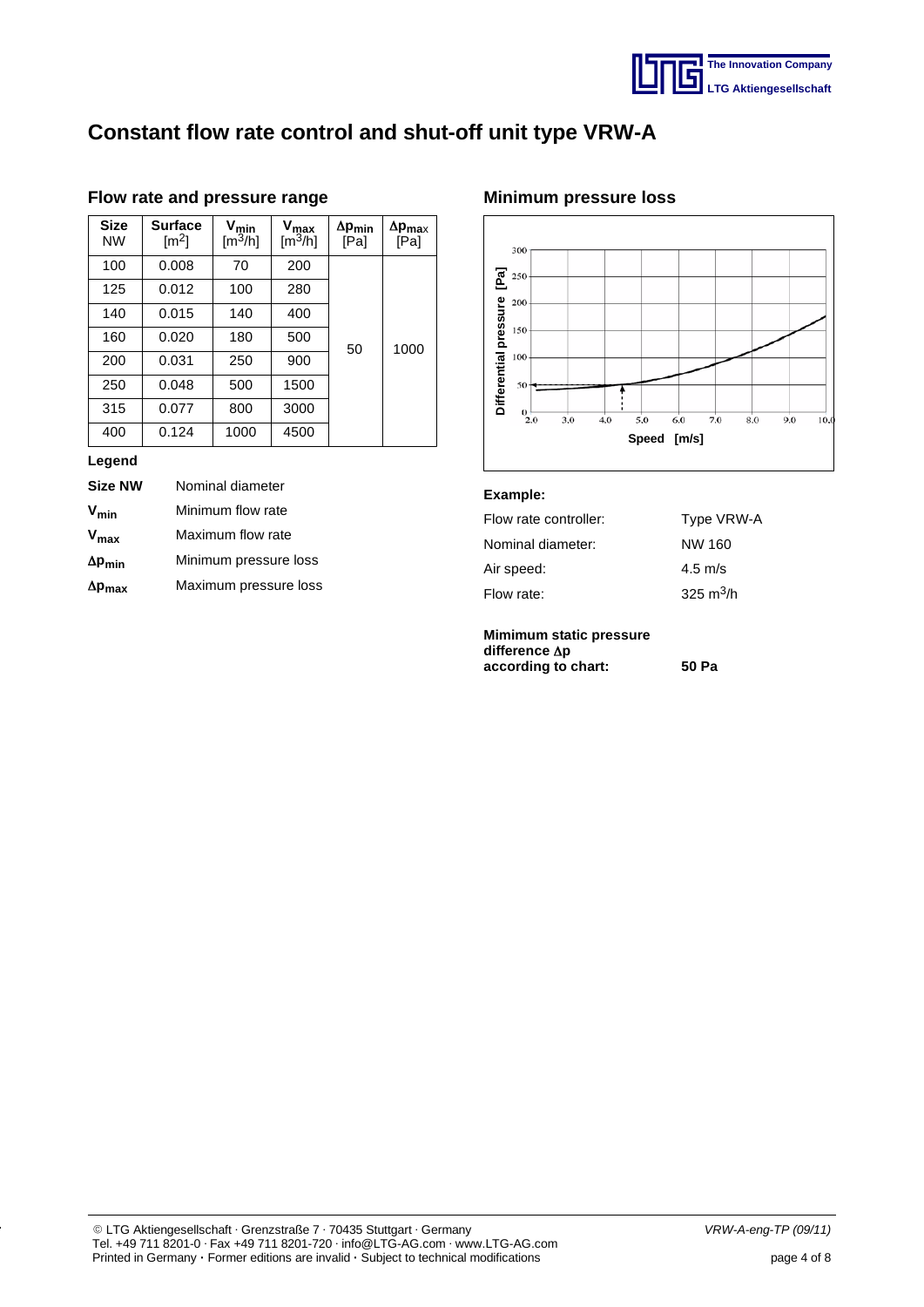

| <b>Size</b> | D    | $D_1$ |      | L <sub>1</sub> | L <sub>2</sub> | н    | $H_1$ | М    | N    | Damper<br>angle | Weight [kg]               |      |
|-------------|------|-------|------|----------------|----------------|------|-------|------|------|-----------------|---------------------------|------|
| <b>NW</b>   | [mm] | [mm]  | [mm] | [mm]           | [mm]           | [mm] | [mm]  | [mm] | [mm] | [°]             | without<br>insulated case | with |
| 100         | 99   | 199   | 435  | 40             | 40             | 190  | 265   | 105  | 140  | 60              | 2.1                       | 4.4  |
| 125         | 124  | 224   | 435  | 40             | 40             | 215  | 290   | 105  | 140  | 60              | 2.4                       | 6.4  |
| 140         | 139  | 239   | 435  | 40             | 40             | 230  | 305   | 125  | 140  | 60              | 2.9                       | 7.5  |
| 160         | 159  | 259   | 525  | 40             | 40             | 250  | 325   | 125  | 180  | 60              | 3.2                       | 8.8  |
| 200         | 199  | 299   | 525  | 40             | 40             | 290  | 365   | 125  | 180  | 60              | 4.4                       | 10.3 |
| 250         | 249  | 349   | 590  | 60             | 40             | 340  | 415   | 190  | 180  | 60              | 5.8                       | 13.3 |
| 315         | 314  | 414   | 590  | 60             | 60             | 405  | 480   | 190  | 180  | 60              | 9.4                       | 17.3 |
| 400         | 399  | 499   | 740  | 80             | 60             | 490  | 565   | 238  | 220  | 60              | 13.6                      | 26.2 |

## **Dimensions and weights**

**Version without insulated case, including Belimo NM .. actuator**



## **Version with insulated case, including Belimo NM .. actuator**

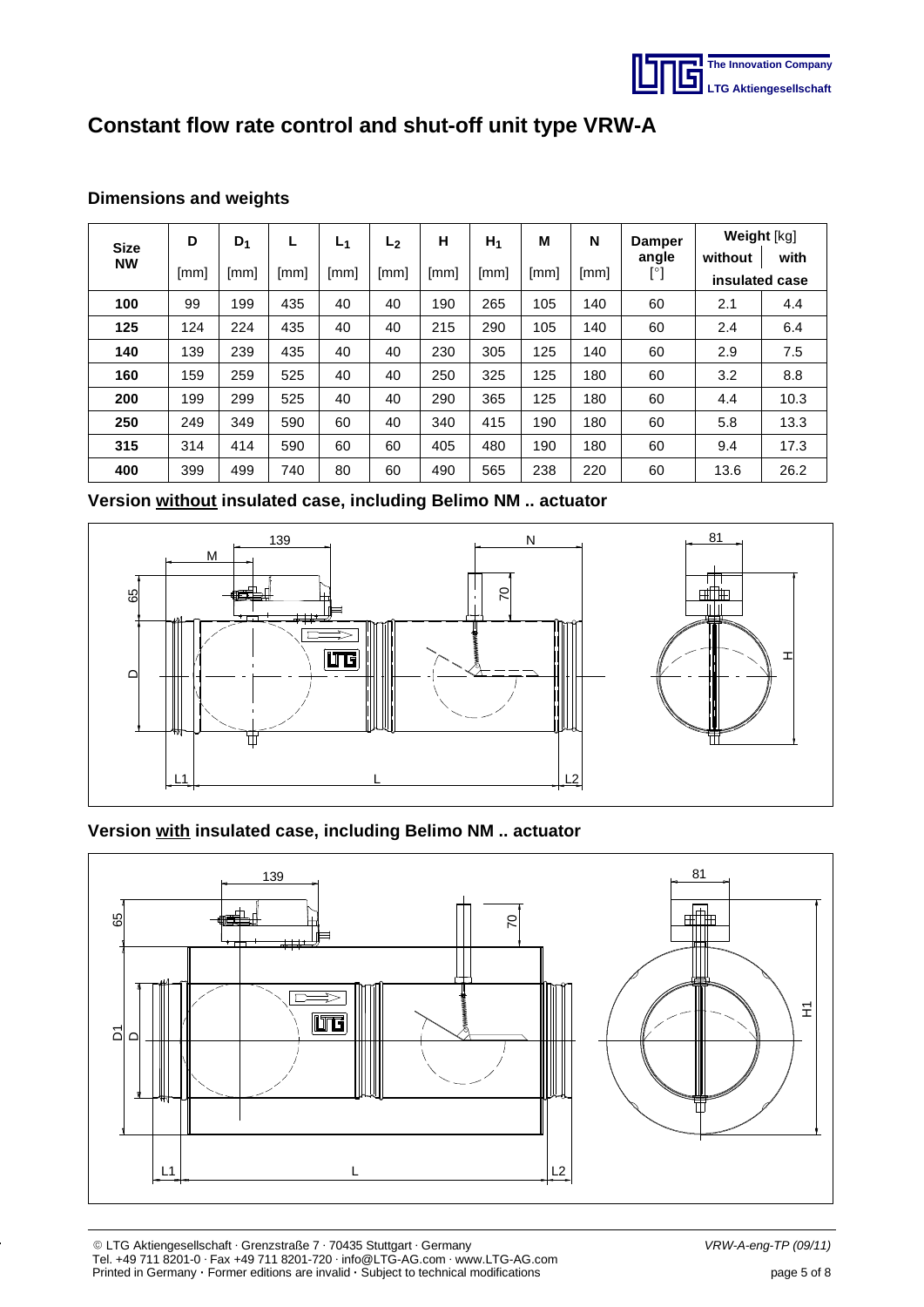

## **Airborne sound transmission**

|                       |                          |                                                   | Static pressure difference at the controller [Pa] |                |                |                |                |                |                |                                                          |                |                |                |                |                |                                                   |                |                |                                                     |                |                |                |                |                |                |                |                |                                                     |
|-----------------------|--------------------------|---------------------------------------------------|---------------------------------------------------|----------------|----------------|----------------|----------------|----------------|----------------|----------------------------------------------------------|----------------|----------------|----------------|----------------|----------------|---------------------------------------------------|----------------|----------------|-----------------------------------------------------|----------------|----------------|----------------|----------------|----------------|----------------|----------------|----------------|-----------------------------------------------------|
|                       |                          | 100 [Pa]                                          |                                                   |                |                |                |                | 250 [Pa]       |                |                                                          |                |                |                |                | 500 [Pa]       |                                                   |                |                |                                                     |                |                |                |                |                |                |                |                |                                                     |
| Nominal diameter [mm] | rate [m <sup>3</sup> /h] | Octave power level* L <sub>W</sub><br>[dB/Oktave] |                                                   |                |                |                |                |                |                | Octave power level* L <sub>W</sub><br><b>IdB/Oktavel</b> |                |                |                |                |                | Octave power level* L <sub>W</sub><br>[dB/Oktave] |                |                |                                                     |                |                |                |                |                |                |                |                |                                                     |
|                       | Flow                     | 63 Hz                                             | $\frac{1}{2}$<br>25                               | 250 Hz         | 500 Hz         | 1000 Hz        | 2000 Hz        | 4000 Hz        | 8000 Hz        | L <sub>Wtot</sub> A-weighted [dB(A)]<br>Power level      | 63 Hz          | $125$ Hz       | 250 Hz         | 500 Hz         | 1000 Hz        | 2000 Hz                                           | 4000 Hz        | 8000 Hz        | L <sub>Wtot</sub> A-weighted [dB(A)]<br>Power level | 63 Hz          | $125$ Hz       | 250 Hz         | 500 Hz         | 1000 Hz        | 2000 Hz        | 4000 Hz        | 8000 Hz        | L <sub>Wtot</sub> A-weighted [dB(A)]<br>Power level |
| 100                   | 70<br>135<br>200         | 40<br>50<br>54                                    | 39<br>48<br>52                                    | 38<br>45<br>49 | 36<br>42<br>47 | 35<br>41<br>45 | 36<br>40<br>45 | 30<br>34<br>39 | 29<br>33<br>38 | 41<br>46<br>51                                           | 43<br>59<br>63 | 45<br>57<br>61 | 46<br>54<br>58 | 46<br>51<br>55 | 47<br>50<br>54 | 49<br>49<br>54                                    | 44<br>43<br>48 | 43<br>42<br>47 | 53<br>55<br>59                                      | 49<br>60<br>70 | 52<br>60<br>68 | 52<br>58<br>65 | 53<br>57<br>62 | 54<br>57<br>61 | 55<br>58<br>60 | 50<br>53<br>54 | 50<br>52<br>53 | 60<br>63<br>66                                      |
| 125                   | 100<br>190<br>280        | 41<br>51<br>54                                    | 40<br>49<br>53                                    | 38<br>46<br>50 | 36<br>42<br>47 | 35<br>41<br>45 | 36<br>40<br>45 | 30<br>34<br>39 | 29<br>32<br>37 | 41<br>46<br>50                                           | 45<br>55<br>63 | 47<br>54<br>61 | 47<br>53<br>58 | 48<br>51<br>55 | 48<br>51<br>54 | 49<br>51<br>53                                    | 44<br>46<br>47 | 43<br>45<br>46 | 54<br>56<br>59                                      | 52<br>61<br>64 | 54<br>61<br>64 | 54<br>59<br>62 | 54<br>58<br>61 | 55<br>57<br>61 | 56<br>58<br>62 | 50<br>52<br>57 | 49<br>52<br>56 | 60<br>63<br>67                                      |
| 140                   | 140<br>270<br>400        | 43<br>53<br>56                                    | 42<br>51<br>55                                    | 40<br>47<br>52 | 38<br>44<br>49 | 37<br>43<br>47 | 37<br>42<br>47 | 31<br>36<br>41 | 30<br>34<br>39 | 42<br>48<br>52                                           | 47<br>61<br>65 | 49<br>59<br>63 | 49<br>56<br>60 | 49<br>53<br>57 | 50<br>51<br>56 | 51<br>51<br>55                                    | 46<br>44<br>49 | 45<br>43<br>48 | 55<br>57<br>61                                      | 53<br>63<br>72 | 56<br>63<br>70 | 56<br>61<br>67 | 56<br>60<br>64 | 56<br>59<br>62 | 58<br>60<br>62 | 52<br>54<br>56 | 51<br>54<br>55 | 62<br>65<br>68                                      |
| 160                   | 180<br>340<br>500        | 44<br>53<br>57                                    | 43<br>51<br>55                                    | 41<br>48<br>52 | 39<br>44<br>49 | 38<br>43<br>47 | 38<br>42<br>47 | 32<br>36<br>40 | 31<br>34<br>39 | 43<br>48<br>52                                           | 48<br>62<br>66 | 50<br>60<br>64 | 50<br>56<br>61 | 50<br>53<br>58 | 50<br>51<br>56 | 51<br>51<br>55                                    | 46<br>44<br>49 | 45<br>43<br>48 | 56<br>57<br>61                                      | 55<br>64<br>72 | 57<br>64<br>70 | 57<br>62<br>67 | 57<br>60<br>64 | 57<br>60<br>62 | 58<br>60<br>62 | 53<br>55<br>56 | 51<br>54<br>54 | 63<br>65<br>68                                      |
| 200                   | 250<br>575<br>900        | 45<br>55                                          | 43<br>53                                          | 41<br>50       | 39<br>46       | 38<br>44       | 37<br>44       | 31<br>37       | 30<br>36       | 43<br>50<br>$\overline{a}$                               | 51<br>64<br>68 | 52<br>62<br>66 | 52<br>58<br>63 | 51<br>55<br>60 | 51<br>53<br>58 | 51<br>53<br>58                                    | 45<br>46<br>52 | 44<br>45<br>50 | 56<br>59<br>64                                      | 57<br>66<br>75 | 59<br>66<br>73 | 58<br>64<br>70 | 58<br>62<br>67 | 57<br>62<br>65 | 58<br>62<br>65 | 52<br>56<br>58 | 50<br>56<br>57 | 63<br>67<br>70                                      |
| 250                   | 500<br>1000<br>1500      | 48<br>57                                          | 47<br>55                                          | 45<br>52       | 43<br>49       | 41<br>47       | 41<br>46       | 35<br>39       | 34<br>38       | 47<br>52<br>L,                                           | 54<br>66<br>70 | 56<br>64<br>68 | 55<br>61<br>65 | 55<br>57<br>62 | 54<br>55<br>60 | 55<br>55<br>60                                    | 49<br>48<br>53 | 48<br>47<br>52 | 60<br>61<br>65                                      | 61<br>69<br>77 | 62<br>68<br>75 | 62<br>67<br>72 | 61<br>65<br>68 | 61<br>64<br>67 | 62<br>64<br>66 | 56<br>59<br>60 | 54<br>58<br>58 | 66<br>69<br>72                                      |
| 315                   | 600<br>1400<br>2200      | 48<br>57                                          | 46<br>55                                          | 44<br>52       | 41<br>48       | 39<br>46       | 39<br>45       | 32<br>39       | 31<br>37       | 44<br>51                                                 | 55<br>66<br>71 | 56<br>64<br>69 | 55<br>60<br>65 | 54<br>57<br>62 | 53<br>55<br>60 | 53<br>54<br>59                                    | 46<br>47<br>53 | 44<br>46<br>51 | 58<br>60<br>65                                      | 62<br>70<br>77 | 63<br>69<br>75 | 62<br>67<br>72 | 61<br>65<br>69 | 60<br>64<br>67 | 59<br>64<br>66 | 53<br>58<br>60 | 51<br>57<br>58 | 65<br>69<br>72                                      |
| 400                   | 100<br>2200<br>3800      | 50<br>58                                          | 48<br>56                                          | 45<br>52       | 42<br>49       | 41<br>47       | 40<br>46       | 33<br>39       | 31<br>37       | 46<br>52                                                 | 58<br>67<br>73 | 59<br>65<br>71 | 57<br>61<br>67 | 56<br>57<br>64 | 55<br>55<br>62 | 54<br>54<br>61                                    | 47<br>48<br>55 | 45<br>46<br>53 | 59<br>61<br>67                                      | 65<br>72<br>79 | 65<br>71<br>77 | 64<br>68<br>74 | 62<br>66<br>70 | 61<br>65<br>68 | 61<br>65<br>68 | 54<br>59<br>61 | 51<br>57<br>60 | 66<br>70<br>74                                      |

\*Sound power level in dB/octave ref to 10-12 W

The flow rate controller's sound power may be increased in case of additional sound sources (e.g. fan, unfavourable flow conditions etc.). If this additional sound power level is more than 10 dB below the sound power level of the flow rate controller, it may be neglected. The A-weighted sound power level (airborne sound transmission  $L_{WtotA}$ ) does not include the duct outlet and room absorption.

The room and outlet absorption may be calculated, but is generally around 8 dB. In order not to exceed the required sound pressure level of a room, installation of a suitably selected absorptive silencer between the flow rate controller and the room or insulation of the duct system is desirable.

Casing radiation depends on local conditions, the emitting duct surface (duct diameter and length) before the sound absorber and the sound insulation. In practice, values obtained in test labs do not necessarily comply with the actual conditions found in a duct system.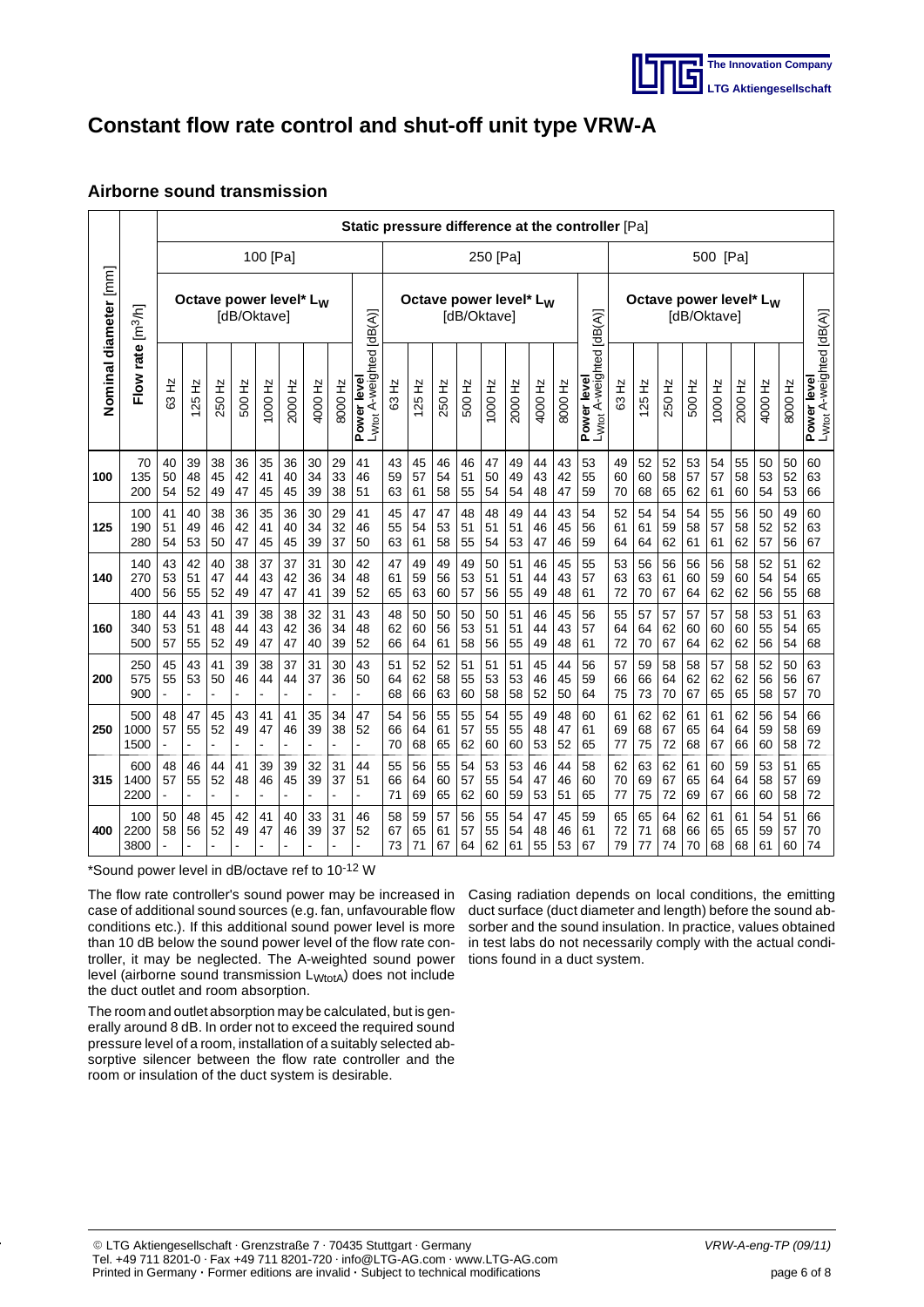

## **Sound level correction values for sound emission calculation**

Deduct the values given in this chart from the "Airborne Sound Transmission" values on page 6.

|                       | Duct not insulated |     |     |     |            |                 |                |      |            |            | Duct with 50 mm insulation and sheet steel casing |     |     |      |      |      |      |             |  |  |
|-----------------------|--------------------|-----|-----|-----|------------|-----------------|----------------|------|------------|------------|---------------------------------------------------|-----|-----|------|------|------|------|-------------|--|--|
|                       |                    |     |     |     | $L_w$ [dB] |                 |                |      |            | $L_w$ [dB] |                                                   |     |     |      |      |      |      |             |  |  |
|                       | $f_m$ [Hz]         |     |     |     |            |                 |                |      |            | $f_m$ [Hz] |                                                   |     |     |      |      |      |      |             |  |  |
| Nominal diameter [mm] | යි                 | 125 | 250 | 500 | 1000       | 2000            | 4000           | 8000 | Sum[dB(A)] | යි         | 125                                               | 250 | 500 | 1000 | 2000 | 4000 | 8000 | Sum [dB(A)] |  |  |
| 100                   | 34                 | 32  | 30  | 22  | 16         | 12              | 11             | 10   | 14         | 41         | 38                                                | 46  | 45  | 47   | 54   | 57   | 47   | 46          |  |  |
| 125                   | 29                 | 29  | 31  | 24  | 21         | 19              | 15             | 11   | 18         | 35         | 36                                                | 42  | 48  | 51   | 60   | 58   | 45   | 38          |  |  |
| 140                   | 27                 | 28  | 27  | 21  | 18         | 14              | 12             | 10   | 16         | 31         | 30                                                | 37  | 42  | 45   | 52   | 54   | 44   | 40          |  |  |
| 160                   | 23                 | 23  | 20  | 18  | 11         | 10 <sup>1</sup> | 9              | 8    | 11         | 29         | 28                                                | 35  | 40  | 44   | 51   | 54   | 44   | 38          |  |  |
| 200                   | 22                 | 19  | 16  | 16  | 15         | 11              | 9              | 8    | 13         | 26         | 22                                                | 29  | 37  | 42   | 51   | 53   | 43   | 33          |  |  |
| 250                   | 19                 | 16  | 13  | 12  | 12         | 10              | 9              | 8    | 11         | 25         | 20                                                | 26  | 35  | 41   | 50   | 52   | 42   | 30          |  |  |
| 315                   | 18                 | 14  | 12  | 13  | 11         | 11              | 8              | 8    | 11         | 26         | 18                                                | 26  | 38  | 42   | 51   | 53   | 45   | 30          |  |  |
| 400                   | 17                 | 11  | 10  | 10  | 10         | 9               | $\overline{7}$ | 6    | 9          | 20         | 16                                                | 23  | 33  | 39   | 48   | 50   | 40   | 26          |  |  |

The acoustic data given include a +/- 3 dB tolerance.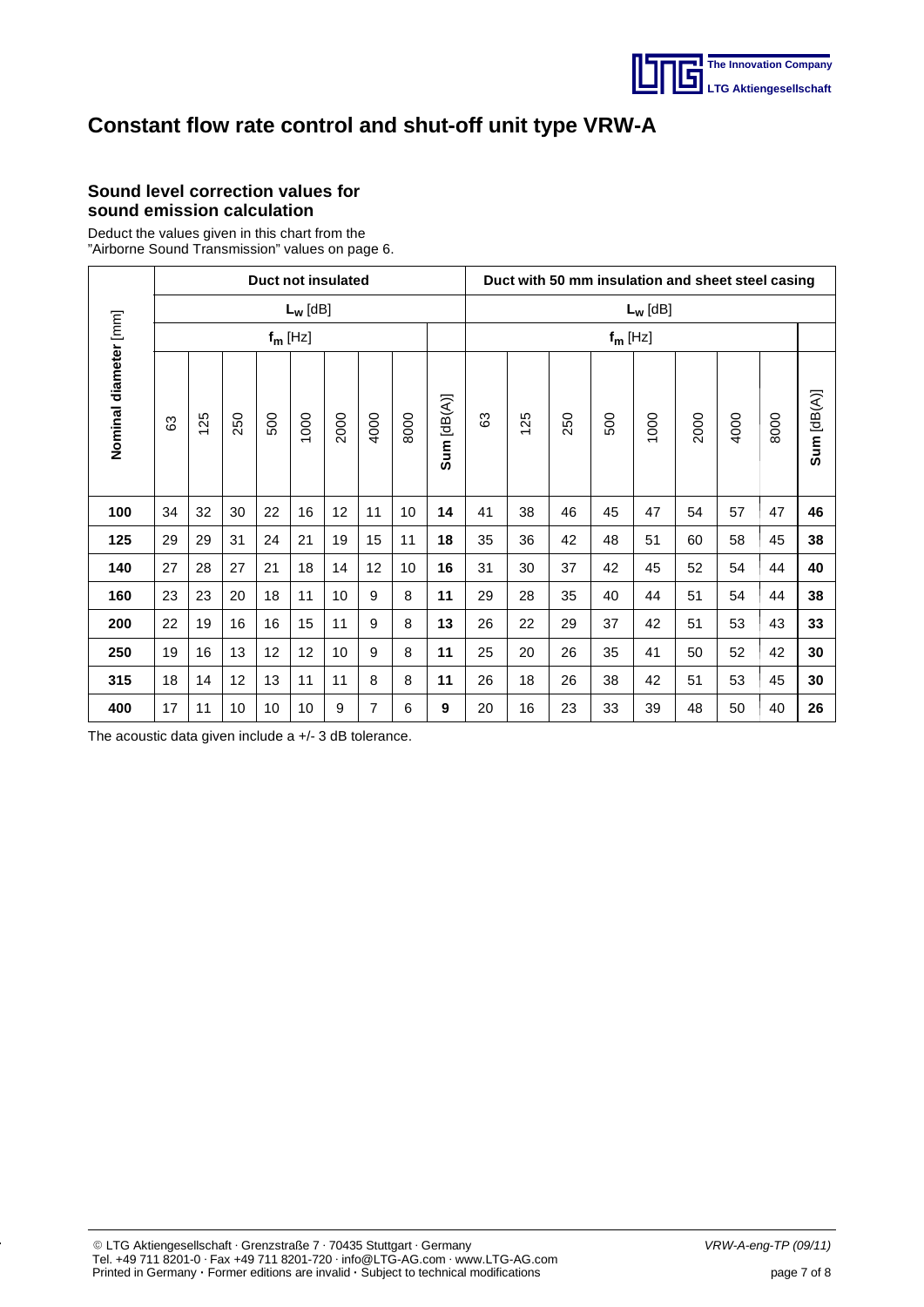

## **Nomenclature**

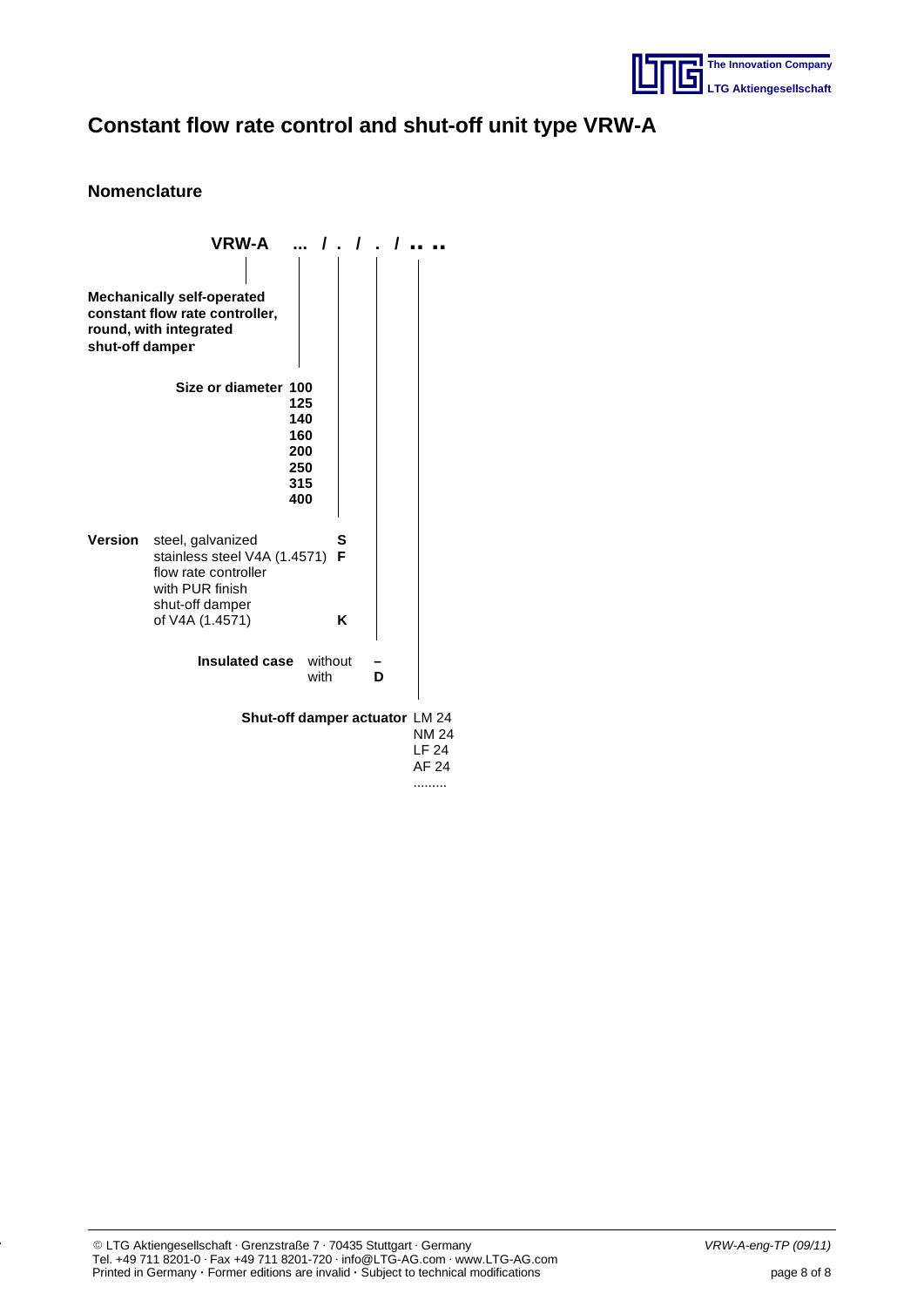

## **Specification and schedule of prices Constant flow rate control and shut-off unit type VRW-A**

August 2011 / page 1 of 2

| Quantity | Description of services                                                                                                                                                                                                                                                                                                                                                                                                                                                                                                                                                                                                                                                                                                                                                                                                                                                                | Unit price<br>in $\epsilon$ | Total price<br>in $\epsilon$ |
|----------|----------------------------------------------------------------------------------------------------------------------------------------------------------------------------------------------------------------------------------------------------------------------------------------------------------------------------------------------------------------------------------------------------------------------------------------------------------------------------------------------------------------------------------------------------------------------------------------------------------------------------------------------------------------------------------------------------------------------------------------------------------------------------------------------------------------------------------------------------------------------------------------|-----------------------------|------------------------------|
|          | Mechanically self-operated constant flow rate controller type VRW<br>without auxiliary power supply, with integrated shut-off device.                                                                                                                                                                                                                                                                                                                                                                                                                                                                                                                                                                                                                                                                                                                                                  |                             |                              |
|          | For any installation type, suitable for differential pressures of 50  1000 Pa,<br>control precision +/- 10%.<br>Suitable for on site change to the factory-set flow rate, using an adjusting ring<br>with a flow rate scale.                                                                                                                                                                                                                                                                                                                                                                                                                                                                                                                                                                                                                                                           |                             |                              |
|          | Consisting of:<br>Casing of galvanized sheet steel. Connection: self-seal system on the flow<br>$\overline{\phantom{a}}$<br>rate controller side, lip seal gasket on the shut-off damper side, for inser-<br>tion in lock-seam wound ducts according to DIN 24145.<br>Flow rate controller with aluminium regulating blade on friction-free plastic<br>bearings with vibration damper, corrosion-protected, aging resistant and<br>maintenance-free.<br>Operating range: -20 °C  +100 °C.<br>Shut-off damper tightness in compliance with DIN EN 1751 Class 2.<br>Shut-off damper with oval damper blade of galvanized sheet steel with<br>EPDM seal, tightness in compliance with DIN 1946/4.<br>Form-fitting damper axle of galvanized precision steel in compliance with<br>DIN 1652.<br>Maintenance-free, low-friction damper bearing bushings of plastic (Hosta-<br>form C 9021). |                             |                              |
|          | Sizes, dimensions $(D \times L)$ :                                                                                                                                                                                                                                                                                                                                                                                                                                                                                                                                                                                                                                                                                                                                                                                                                                                     |                             |                              |
|          | 100, installation length 435 mm<br>$\circ$                                                                                                                                                                                                                                                                                                                                                                                                                                                                                                                                                                                                                                                                                                                                                                                                                                             |                             |                              |
|          | 125, installation length 435 mm<br>$\circ$                                                                                                                                                                                                                                                                                                                                                                                                                                                                                                                                                                                                                                                                                                                                                                                                                                             |                             |                              |
|          | 140, installation length 435 mm<br>o                                                                                                                                                                                                                                                                                                                                                                                                                                                                                                                                                                                                                                                                                                                                                                                                                                                   |                             |                              |
|          | 160, installation length 525 mm<br>o                                                                                                                                                                                                                                                                                                                                                                                                                                                                                                                                                                                                                                                                                                                                                                                                                                                   |                             |                              |
|          | 200, installation length 525 mm<br>$\circ$                                                                                                                                                                                                                                                                                                                                                                                                                                                                                                                                                                                                                                                                                                                                                                                                                                             |                             |                              |
|          | 250, installation length 590 mm<br>$\mathsf{O}$                                                                                                                                                                                                                                                                                                                                                                                                                                                                                                                                                                                                                                                                                                                                                                                                                                        |                             |                              |
|          | 315, installation length 590 mm<br>$\circ$                                                                                                                                                                                                                                                                                                                                                                                                                                                                                                                                                                                                                                                                                                                                                                                                                                             |                             |                              |
|          | 400, installation length 740 mm<br>o                                                                                                                                                                                                                                                                                                                                                                                                                                                                                                                                                                                                                                                                                                                                                                                                                                                   |                             |                              |
|          | Manufacturer: LTG Aktiengesellschaft<br><b>Series:</b><br><b>Constant flow rate controller</b><br><b>VRW-A</b><br>Type:                                                                                                                                                                                                                                                                                                                                                                                                                                                                                                                                                                                                                                                                                                                                                                |                             |                              |
|          | Accessories, special equipment (optional, additional charge):                                                                                                                                                                                                                                                                                                                                                                                                                                                                                                                                                                                                                                                                                                                                                                                                                          |                             |                              |
|          | All sheet steel components within the air flow are made of V4A (1.4571)<br>$\circ$                                                                                                                                                                                                                                                                                                                                                                                                                                                                                                                                                                                                                                                                                                                                                                                                     |                             |                              |
|          | Flow rate controller with PUR finish, shut-off damper of V4A (1.4571)<br>$\circ$                                                                                                                                                                                                                                                                                                                                                                                                                                                                                                                                                                                                                                                                                                                                                                                                       |                             |                              |
|          | 50 mm insulated case, galvanized sheet steel jacketed<br>$\circ$                                                                                                                                                                                                                                                                                                                                                                                                                                                                                                                                                                                                                                                                                                                                                                                                                       |                             |                              |
|          | Damper actuator Belimo LM24<br>$\circ$                                                                                                                                                                                                                                                                                                                                                                                                                                                                                                                                                                                                                                                                                                                                                                                                                                                 |                             |                              |
|          | Damper actuator Belimo LF24 (spring return motor)<br>$\circ$                                                                                                                                                                                                                                                                                                                                                                                                                                                                                                                                                                                                                                                                                                                                                                                                                           |                             |                              |
|          | o Version with Belimo LM24/NM24 actuator for set-point changeover                                                                                                                                                                                                                                                                                                                                                                                                                                                                                                                                                                                                                                                                                                                                                                                                                      |                             |                              |
|          |                                                                                                                                                                                                                                                                                                                                                                                                                                                                                                                                                                                                                                                                                                                                                                                                                                                                                        |                             |                              |